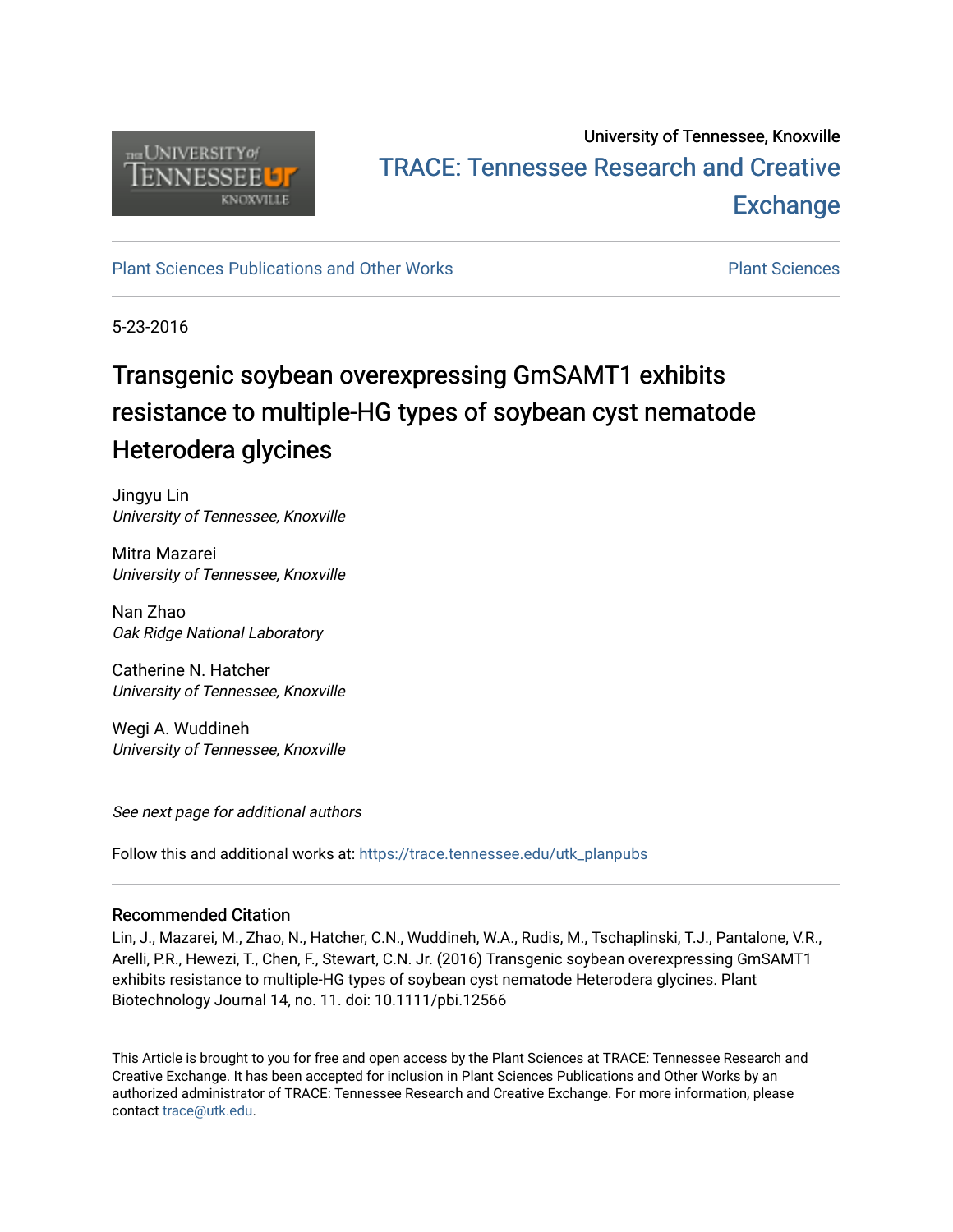# Authors

Jingyu Lin, Mitra Mazarei, Nan Zhao, Catherine N. Hatcher, Wegi A. Wuddineh, Mary Rudis, Timothy J. Tschaplinski, Vincent R. Pantalone, Prakash R. Arelli, Tarek Hewezi, Feng Chen, and Neal Stewart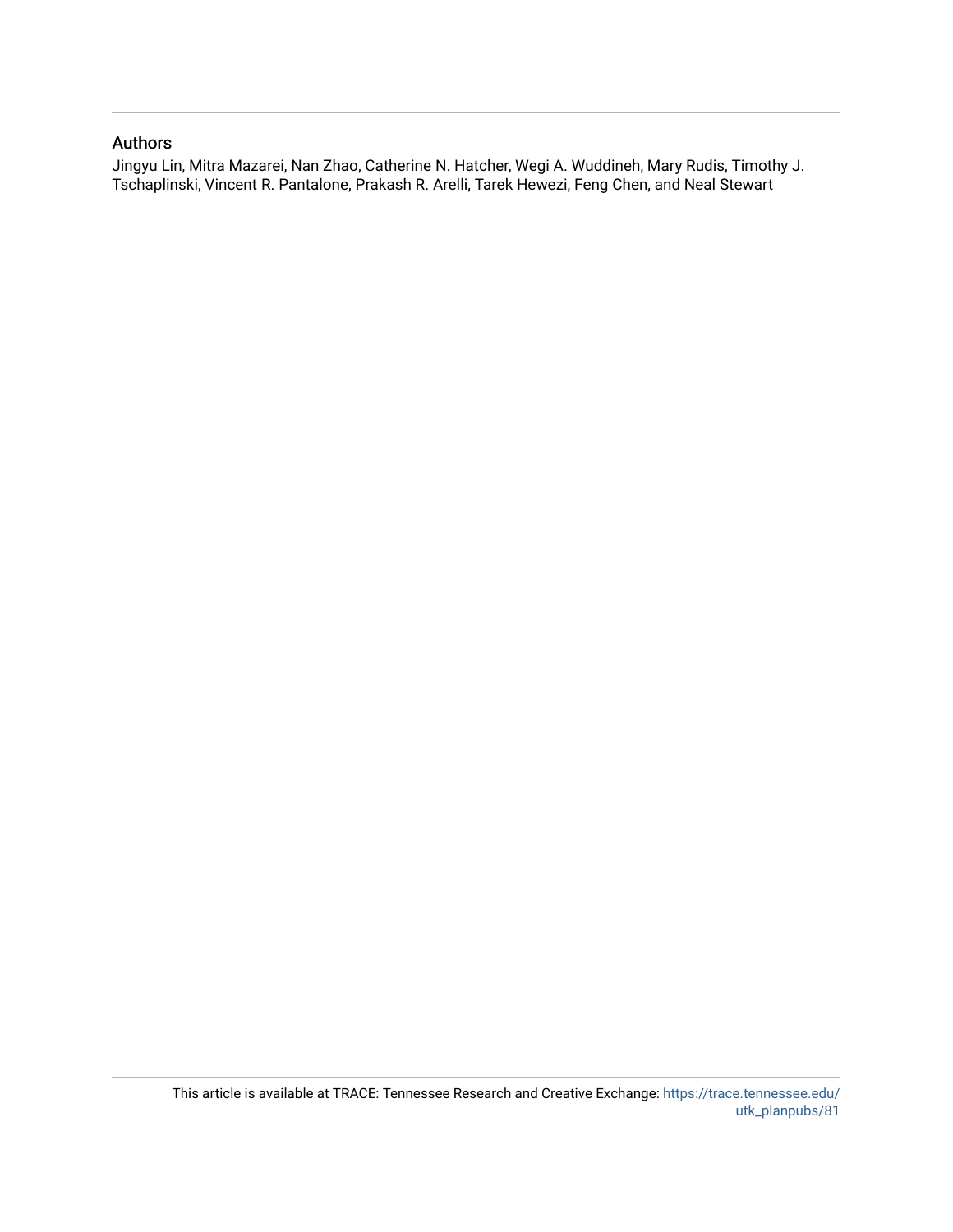# Transgenic soybean overexpressing GmSAMT1 exhibits resistance to multiple-HG types of soybean cyst nematode Heterodera glycines

Jingyu Lin<sup>1</sup>, Mitra Mazarei<sup>1</sup>, Nan Zhao<sup>2</sup>, Catherine N. Hatcher<sup>1</sup>, Wegi A. Wuddineh<sup>1</sup>, Mary Rudis<sup>1</sup>, Timothy J. Tschaplinski<sup>2</sup>, Vincent R. Pantalone<sup>1</sup>, Prakash R. Arelli<sup>3</sup>, Tarek Hewezi<sup>1</sup>, Feng Chen<sup>1</sup> and Charles Neal Stewart Jr<sup>1,</sup>\*

<sup>1</sup>Department of Plant Sciences, University of Tennessee, Knoxville, TN, USA <sup>2</sup> Biosciences Division, Oak Ridge National Laboratory, Oak Ridge, TN, USA <sup>3</sup> Crop Genetics Research Unit, USDA-ARS, Jackson, TN, USA

Received 31 December 2015; revised 10 March 2016; accepted 7 April 2016. \*Correspondence (Tel 865-974-7324; fax 865-946-1989; email nealstewart@utk.edu)

# Keywords: salicylic acid methyltransferase, transgenic soybean, soybean cyst nematode,

gene expression, metabolite, female index, yield.

#### Summary

Soybean (Glycine max (L.) Merr.) salicylic acid methyl transferase (GmSAMT1) catalyses the conversion of salicylic acid to methyl salicylate. Prior results showed that when GmSAMT1 was overexpressed in transgenic soybean hairy roots, resistance is conferred against soybean cyst nematode (SCN), Heterodera glycines Ichinohe. In this study, we produced transgenic soybean overexpressing GmSAMT1 and characterized their response to various SCN races. Transgenic plants conferred a significant reduction in the development of SCN HG type 1.2.5.7 (race 2), HG type 0 (race 3) and HG type 2.5.7 (race 5). Among transgenic lines, GmSAMT1 expression in roots was positively associated with SCN resistance. In some transgenic lines, there was a significant decrease in salicylic acid titer relative to control plants. No significant seed yield differences were observed between transgenics and control soybean plants grown in one greenhouse with 22 °C day/night temperature, whereas transgenic soybean had higher yield than controls grown a warmer greenhouse (27 °C day/23 °C night) temperature. In a 1-year field experiment in Knoxville, TN, there was no significant difference in seed yield between the transgenic and nontransgenic soybean under conditions with negligible SCN infection. We hypothesize that GmSAMT1 expression affects salicylic acid biosynthesis, which, in turn, attenuates SCN development, without negative consequences to soybean yield or other morphological traits. Thus, we conclude that GmSAMT1 overexpression confers broad resistance to multiple SCN races, which would be potentially applicable to commercial production.

## Introduction

In the United States, the soybean cyst nematode (SCN) (Heterodera glycines Ichinohe) is the most damaging pest to soybean (Glycine max [L.] Merr.) (Koenning and Wrather, 2010). SCN-resistant cultivars are currently the most effective way to manage SCN. However, among a total of 118 SCN-resistant accessions that have been identified in the USA, few have any resistance to four or more SCN races (Arelli et al., 2000). Soybean breeders have identified quantitative trait loci (QTL), which are distributed over the genome. Most SCN-resistance QTL can be traced to 'Peking' PI 437654 and PI 88788 (Concibido et al., 2004), which provide some resistance to SCN races 2, 3 and 5 (Guo et al., 2005). Genes cloned from two QTL from PI 88788 and cultivar 'Forrest' (Cook et al., 2012; Liu et al., 2012) have provided new insights into understanding of SCN resistance mechanisms. The most well-known resistance QTL are located on chromosomes 18 (rhg1) and 8 (Rhg4), which are considered to be the major sources of resistance in soybean cultivars (Concibido et al., 2004). The rhg1 gene is vital for broad SCN resistance (Concibido et al., 2004; Guo et al., 2005), and the Rhg4 gene is critical for resistance to race 3 (Concibido et al., 2004; Webb et al., 1995). A number of minor resistance genes have also been reported, which vary according to germplasm and nematode race (Winter et al., 2006). The SCN resistance conferred by rhg1 in PI 88788 is mediated by a 31-kb genomic region, where three genes were found to contribute to SCN resistance when expressed simultaneously (Cook et al., 2012). High copy numbers of this genomic region resulted in increased basal expression levels of these three genes and SCN resistance (Cook et al., 2012). Rhg4 encodes a serine hydroxymethyltransferase, which plays a critical role in cellular one-carbon metabolism (Liu et al., 2012). However, the mechanism of interactions between soybean and variable SCN HG types remains elusive.

Plant hormone salicylic acid (SA) acts as a regulatory signal to mediate a diverse range of plant defence responses. The SA pathway is primarily effective in mediating resistance against biotrophic pathogens (Gimenez-Ibanez and Solano, 2013). SAtreated white clover root prior to inoculation with the clover cyst nematode (Heterodera trifolii) resulted in decreased nematode reproduction in this system (Kempster et al., 2001). In another system, SA-deficient mutants of Arabidopsis thaliana exhibited

Please cite this article as: Lin, J., Mazarei, M., Zhao, N., Hatcher, C.N., Wuddineh, W.A., Rudis, M., Tschaplinski, T.J., Pantalone, V.R., Arelli, P.R., Hewezi, T., Chen, F., Stewart, C.N. Jr. (2016) Transgenic soybean overexpressing GmSAMT1 exhibits resistance to multiple-HG types of soybean cyst nematode Heterodera glycines. Plant Biotechnol. J., doi: [10.1111/pbi.12566](info:doi/10.1111/pbi.12566)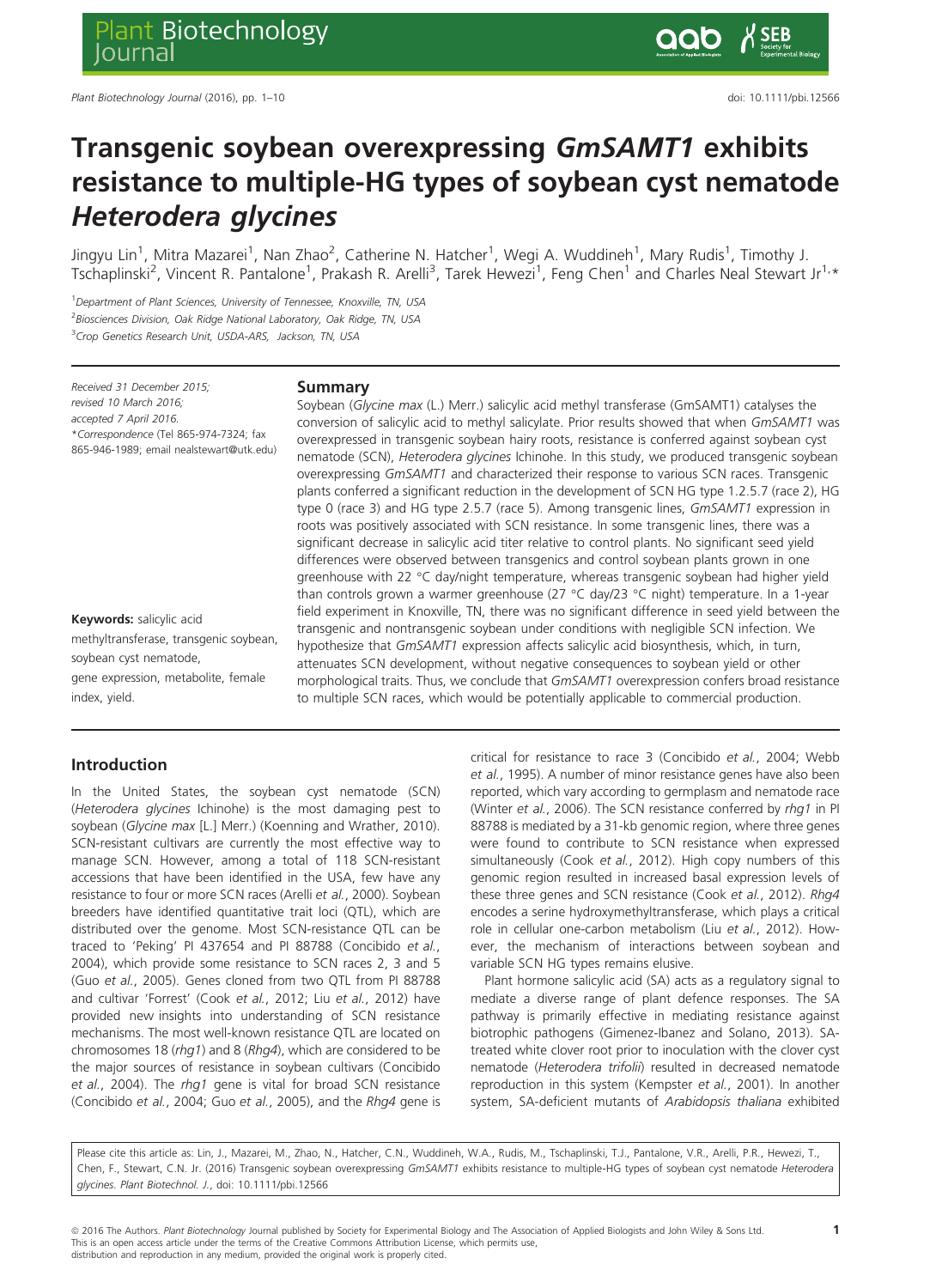increased susceptibility to beet cyst nematode (Heterodera schachtii) (Wubben et al., 2008). There was evidence showing that the successful parasitism of the nematode required manipulation of genes involved in regulation and biosynthesis of SA and its associated signalling pathway (Matthews et al., 2014). It was reported that overexpression of some genes, AtNPR1, AtGA2 and AtPR-5, which encode specific components involved in SA regulation, synthesis and signalling, respectively, improved the soybean resistance to SCN (Matthews et al., 2014). The cyst nematode effector 10A06 was found to interfere with basal defence responses by repressing SA signalling to mediate susceptibility (Hewezi et al., 2010).

We previously identified a soybean salicylic acid methyl transferase gene (GmSAMT1) as a candidate SCN defencerelated gene (Mazarei et al., 2011) and studied SCN race 2 (HG type 1.2.5.7) development in soybean hairy roots overexpressing GmSAMT1 (Lin et al., 2013). GmSAMT1 encodes an S-adenosyl-L-methionine-dependent salicylic acid carboxyl methyltransferase, which catalyses the methylation of SA to form methyl salicylate (MeSA) (Lin et al., 2013). The role of MeSA in plant defence was indicated as a defence signal, which was systemically transported and converted to SA to activate systemic acquired resistance (SAR) (Park et al., 2007). The SAMT genes from other plant species, including Arabidopsis (Chen et al., 2003), rice (Koo et al., 2007; Zhao et al., 2010) and tobacco (Park et al., 2007) are also involved in plant defence. For instance, SAR in response to tobacco mosaic virus (TMV) was found to be blocked when NtSAMT1 was silenced in primary infected tobacco leaves (Park et al., 2007). The transgenic tomato with overexpression of SAMT exhibited delayed disease symptoms following infection with the bacterial pathogen Xanthomonas campestris pv. vesicatoria (Xcv) (Tieman et al., 2010). Transgenic Arabidopsis overexpressing a rice salicylic acid/benzoic acid carboxyl methyltransferase gene OsBSMT1 was more susceptible to disease caused by the bacterial pathogen Pseudomonas syringae or the fungal pathogen Golovinomyces orontii than the wild-type plants (Koo et al., 2007). In our prior study, transgenic hairy root with overexpression of GmSAMT1 in SCN-susceptible soybean significantly reduced the development of SCN race 2, indicating that GmSAMT1 played a role in resistance against SCN.

The objectives of this study were to characterize multiple generations of GmSAMT1 transgenic soybean plants in the greenhouse and field for resistance to SCN, determine whether there were correlations between GmSAMT1 expression with SCN resistance, key metabolite profiles and seed yield.

#### Results

## Stable transgenic soybean with overexpression of GmSAMT1

Ten independent transgenic T1 soybean lines were generated, and nine lines were confirmed to contain a single T-DNA insertion using herbicide-resistance segregation analysis (Table S1). Subsequently, homozygous T3 transgenic soybean lines were obtained from self-fertilization and used for further analysis. PCR analysis showed that GmSAMT1 and Bar (bialaphos resistance gene) genes were stably inherited in these soybean lines (Figure S1). The copy number was further confirmed by quantitative PCR (qPCR). The T2 homozygous lines (L5-5, L20-3, L56-3 and L65-3) contained one copy number of the transgene, which is consistent with the herbicide-resistance segregation analysis (Table S1). However, based on the qPCR results, the transgenic soybean lines L16-2 and L16-3, which were derived from the same event (L16), contained 2 copies of the transgene (Table S2).

#### Gene expression analysis of transgenic soybean roots

The endogenous relative qRT-PCR transcript abundance of GmSAMT1 (Figure S2) among homozygous T3 transgenic soybean lines was invariant among transgenic lines and controls (Figure 1a), whereas the relative expression of the transgene was higher among lines, especially L20-3 (Figure 1b,c). Line L20-3 had approximately 226-fold increased GmSAMT1 transcript abundance relative to the nontransgenic control. Line L56-3 had only a 7-fold increase, whereas several lines (L5-5, L16-2, L16-3 and L65-3) had moderately high (between 24- and 48-fold) increases compared to nontransgenic control (Figure 1c). There were no steady-state differences in mRNA abundance of pathogenesis-related (PR) genes



Figure 1 The relative expression of GmSAMT1 in T3 homozygous transgenic soybean roots determined by qRT-PCR. (a) The relative expression of endogenous GmSAMT1. (b) The relative expression of transgene GmSAMT1. (c) The relative expression of total GmSAMT1. The relative levels of transcripts were normalized to soybean ubiquitin gene (GmUBI). Bars represent mean values of three biological replicates  $\pm$  standard error. Bars with different letters are significantly different at  $P < 0.05$  as tested by Fisher's least significant difference. Nontransgenic Williams 82 (WT) soybean as control and 35S:SAMT transgenic soybean lines L5-5, L16-2, L16-3, L20-3, L56-3 and L65-3 with overexpression of GmSAMT1 were studied.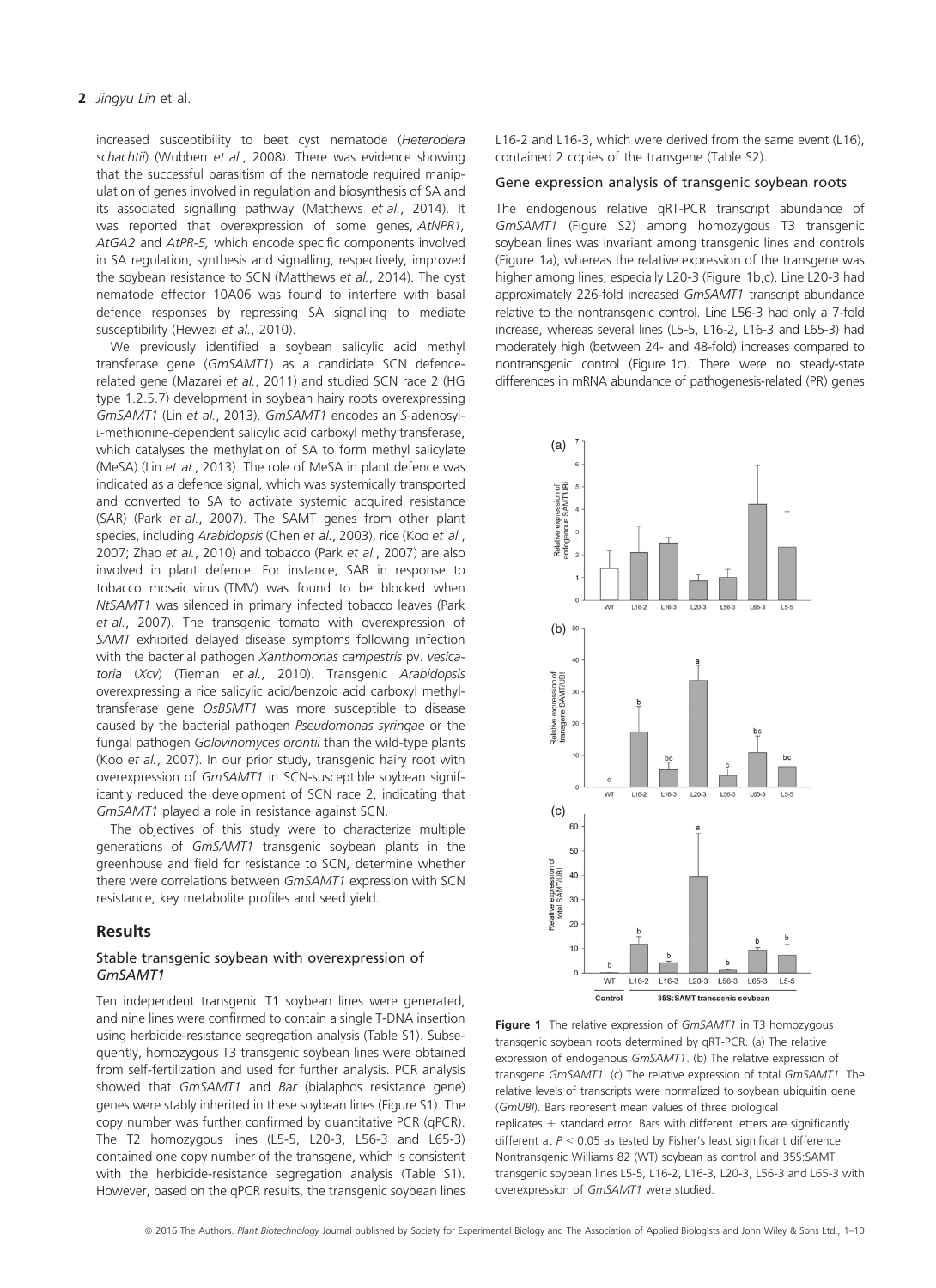PR1 (acidic pathogenesis-related 1) and PR3 (basic chitinase) among lines (Figure S3).

## Response of transgenic soybean to SCN infection

There was no significant difference on the number of eggs per cyst (ranging from 46 to 60 eggs per cyst) between the control and transgenic lines. Therefore, for comparison of the SCN resistance between the control and transgenic lines, the number of cysts from each line was counted for calculation of female index. Six transgenic homozygous T3 transgenic lines with varied transgene expression conferred a range of resistance against three HG types of SCN with decreases in the SCN HG type 1.2.5.7 (race 2) female index, which ranged from 46% to 66% relative to the control (Figure 2a). Transgenic lines also exhibited statistically significant decrease in female index when they were inoculated with HG type 0 (race 3) and HG type 2.5.7 (race 5) SCN. For HG type 0 (race 3), the decrease in the SCN female index ranged from 46% to 79% (Figure 2b). The decrease in the SCN female index ranging from 43% to 60% was also observed for HG type 2.5.7



Figure 2 Soybean cyst nematode (SCN) bioassay of T3 homozygous transgenic soybean plants overexpressing GmSAMT1 gene. SCN HG type 1.2.5.7 (race 2) (a), SCN HG type 0 (race 3) (b) and SCN HG type 2.5.7 (race 5) (c) were used for the SCN bioassay experiments. Bars represent mean values ( $n \geq 12$ ) of the female index with  $\pm$  standard error. Bars with different letters are significantly different at  $P < 0.05$  as tested by Fisher's least significant difference. Nontransgenic Williams 82 (WT) soybean as control and 35S:SAMT transgenic soybean lines L5-5, L16-2, L16-3, L20-3, L56-3 and L65-3 with overexpression of GmSAMT1 were studied.

## SAMT transgenic soybean exhibits broad resistance to SCN 3

(race 5) (Figure 2c). There was a significant negative correlation between total GmSAMT1 expression and SCN HG type 0 (race 3) female index ( $r = -0.51$ ,  $P = 0.018$ ), as well as between transgene expression and SCN HG type 0 (race 3) female index  $(r = -0.56, P = 0.009)$  (Figure 3a,b). No significant correlation was observed between other SCN HG types and the expression of GmSAMT1.

## Effect of SCN inoculation on growth of the transgenic soybean plants

Three transgenic soybean lines (L16-2, L16-3 and L65-3) had significantly higher fresh shoot weight (ranging from 4.7 g to 5.6 g) compared with control (3.4 g) at 35 days postinoculation with SCN HG type 2.5.7 (race 5) (Figure 4a). All transgenic soybean lines were significantly taller (ranging from 52.9 cm to 59.5 cm) compared with control soybean (35.9 cm) (Figure 4b). There was no significant difference of internode number among lines (Figure 4c).

### Soybean leaf metabolite analysis relative to transgene expression in roots

The highest-expressing line (L20-3) had about half SA titer  $(6.4 \mu g/g$  fresh weight) than the nontransgenic control line  $(12.2 \text{ µq/q}$  fresh weight) (Figure 5a). SA was negatively correlated ( $r = -0.42$ ,  $P = 0.116$ ) with GmSAMT1 transcript abundance  $(r = -0.39, P = 0.151)$  (Figure 6a,d). The level of benzoic acid (BA), the proposed direct precursor, showed a decreased trend as well (Figures 5b and 6b,e). However, phenylalanine (PA),



Figure 3 Correlation between relative transcript levels in roots and soybean cyst nematode (SCN) female index. (a) The relative expression of total GmSAMT1 and female index for SCN HG type 0 (race 3) ( $r = -0.51$ ,  $P = 0.018$ ). (b) The relative expression of transgene GmSAMT1 and female index for SCN HG type 0 (race 3) ( $r = -0.56$ ,  $P = 0.009$ ). The relative levels of transcripts were determined by qRT-PCR and normalized to soybean ubiquitin gene (GmUBI). Nontransgenic Williams 82 (WT) soybean as control and 35S:SAMT T3 homozygous transgenic soybean lines L5-5, L16-2, L16-3, L20-3, L56-3 and L65-3 with overexpression of GmSAMT1 were studied.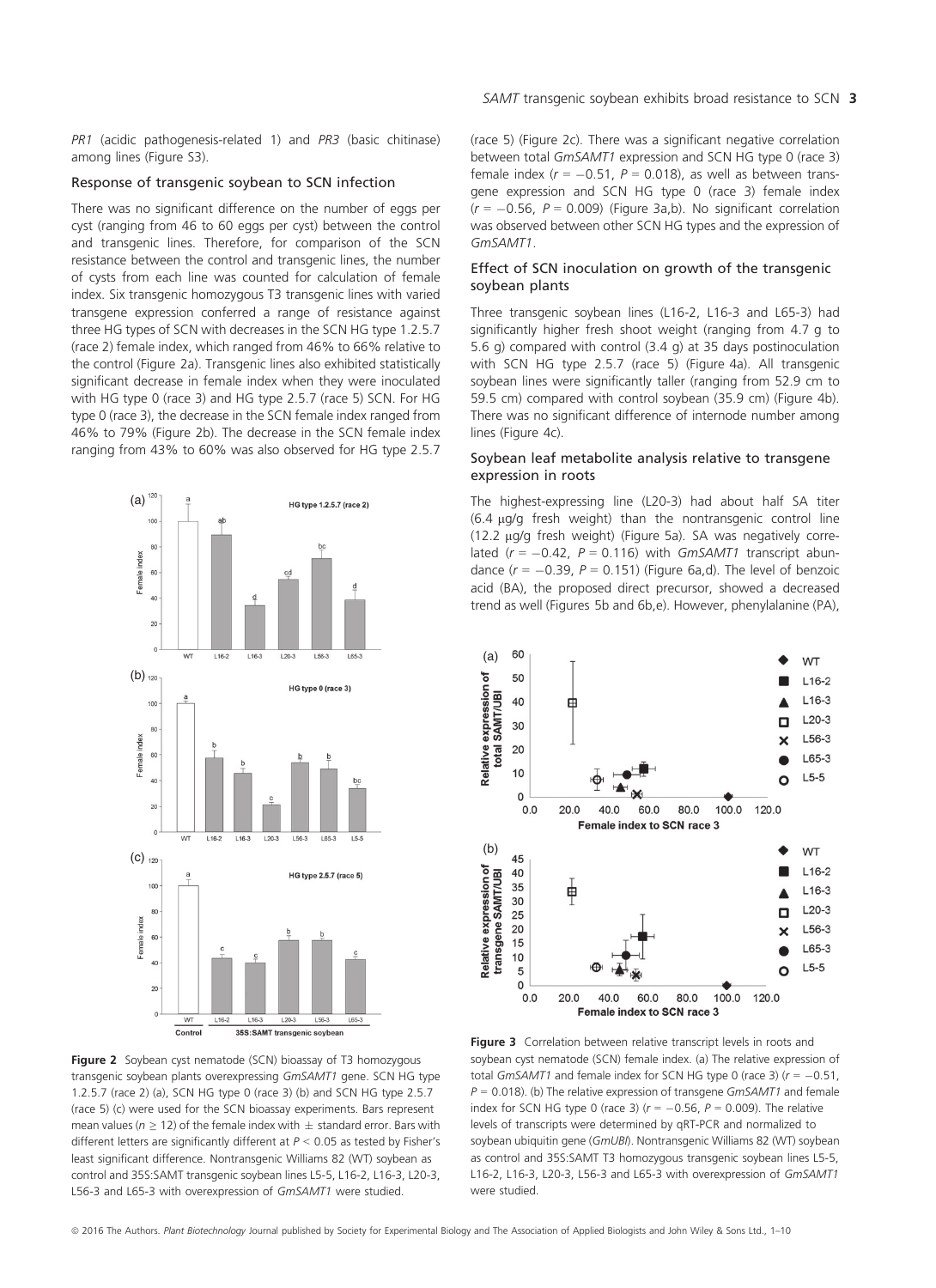

Figure 4 The effect of soybean cyst nematode (SCN) inoculation on the growth of T3 homozygous transgenic soybean plants overexpressing GmSAMT1 gene. Shoot weight (a), shoot height (b), and number of internodes (c) were examined on the transgenic soybean plants inoculated by SCN HG type 2.5.7 (race 5). Bars represent mean values ( $n \ge 8$ ) with  $\pm$  standard error. Bars with different letters are significantly different at  $P < 0.05$  as tested by Fisher's least significant difference. Nontransgenic Williams 82 (WT) soybean as control and 35S:SAMT transgenic soybean lines L16-2, L16-3, L20-3, L56-3 and L65-3 with overexpression of GmSAMT1 were studied.

the key component of the SA biosynthesis pathway, was found to be elevated in the transgenic soybean lines. For example, line L20- 3, which had the highest transgene expression, contained a high concentration of PA (86.0  $\mu$ g/g fresh weight), compared with the nontransgenic control soybean line  $(24.0 \mu q/q$  fresh weight) (Figure 5c). The expression of total GmSAMT1 ( $r = 0.70$ ,  $P = 0.004$ ) and transgenic GmSAMT1 ( $r = 0.86$ ,  $P < 0.001$ ) was significantly positively correlated with the amount of PA (Figure 6c,f).



Figure 5 Related metabolites in the T3 homozygous transgenic soybean leaves overexpressing GmSAMT1. (a) Salicylic acid, (b) benzoic acid, (c) phenylalanine titers from leaf tissue. Bars represent mean values of two biological replicates with  $\pm$  standard error. Asterisks indicate significant differences from nontransgenic control plants at  $P < 0.05$  as determined by t-test. Nontransgenic 'Williams 82' (WT) soybean as control and 35S: SAMT transgenic soybean lines L5-5, L20-3, L56-3 and L65-3 with overexpression of GmSAMT1 were studied.

### Greenhouse plant growth and yield

There were no significant seed yield differences in soybean lines and nontransgenic soybean grown in greenhouse conditions under 22 °C day/night temperature (Figure S4). However, under relatively warmer greenhouse conditions (the temperature was about 5 °C higher than the other greenhouse), transgenic soybean lines trended higher seed weight per plant relative to controls (Figure S5a). The seed number per plant for transgenic soybean lines L16-3 and L65-3 (109 and 82, respectively) was also higher than nontransgenic soybean (52) (Figure S5c). However, there was no significant difference on the single seed weight between the transgenic soybean lines and nontransgenic soybean in the two greenhouse experiments (Figures S4b and S5b). Among lines, plant morphology appeared invariant.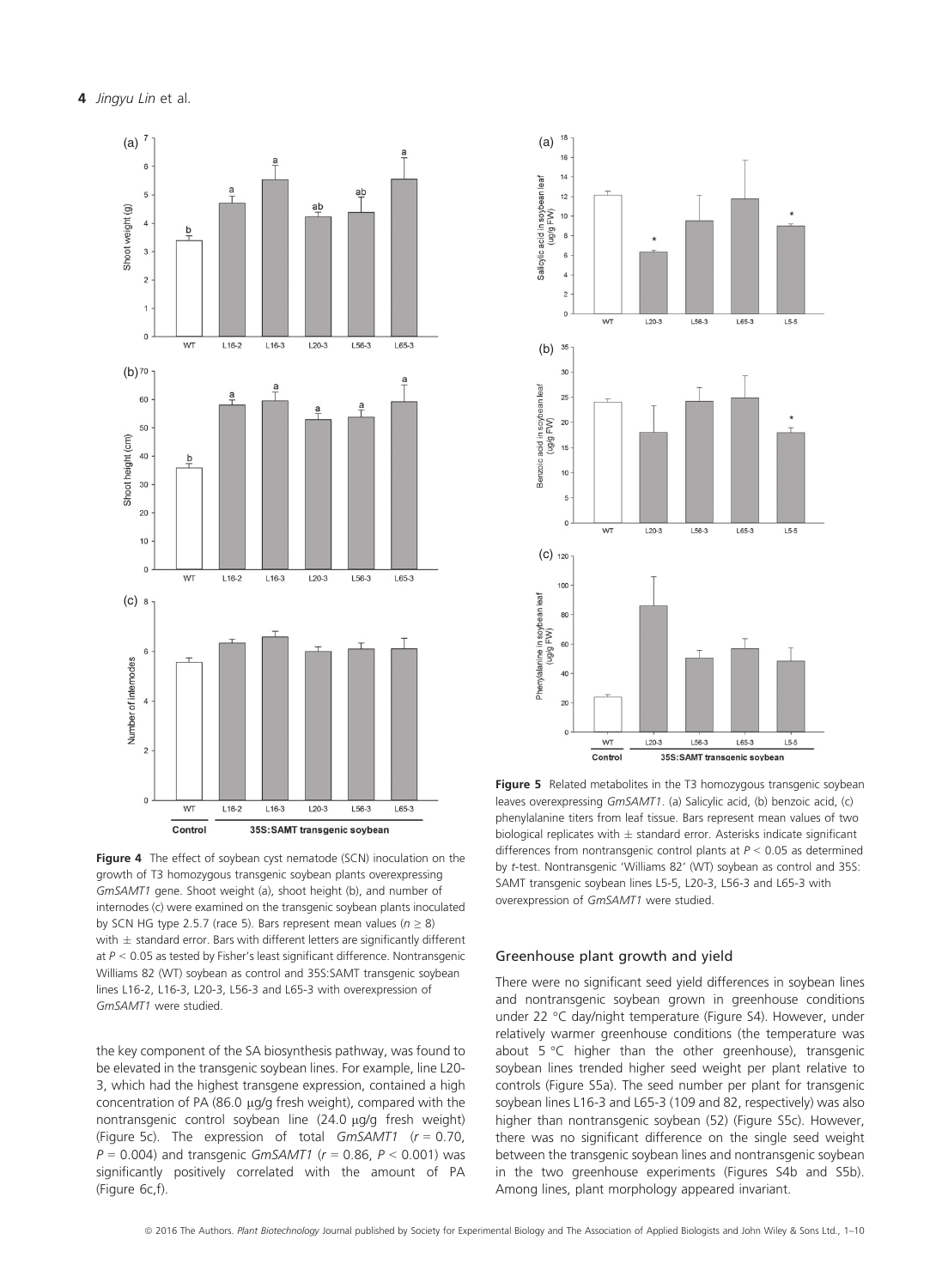SAMT transgenic soybean exhibits broad resistance to SCN 5



Figure 6 Correlation between leaf metabolites assayed and the relative expression of GmSAMT1 in roots (a) Correlation between salicylic acid and the relative expression of total GmSAMT1 ( $r = -0.42$ ,  $P = 0.116$ ). (b) Correlation between benzoic acid and the relative expression of total GmSAMT1  $(r = -0.31, P = 0.258)$ . (c) Correlation between phenylalanine and the relative expression of total GmSAMT1 ( $r = 0.70, P = 0.004$ ). (d) Correlation between salicylic acid and the relative expression of transgene  $GmSAMT1$  ( $r = -0.39$ ,  $P = 0.151$ ). (e) Correlation between benzoic acid and the relative expression of transgene GmSAMT1 ( $r = -0.37$ ,  $P = 0.179$ ). (f) Correlation between phenylalanine and the relative expression of transgene GmSAMT1  $(r = 0.86, P < 0.001)$ . Horizontal error bars represent the standard error of metabolite amount from two biological replicates. Vertical error bars represent standard error of the relative gene expression level from three biological replicates. Nontransgenic Williams 82 (WT) soybean as control and 35S:SAMT T3 homozygous transgenic soybean lines L5-5, L20-3, L56-3 and L65-3 with overexpression of GmSAMT1 were studied.

#### Field experiment

Five T4 homozygous transgenic soybean lines overexpressing GmSAMT1 (L16-2, L16-3, L20-3, L56-3 and L65-3) showed no statistically significant differences in plant phenotype (Figure S6), agronomic traits, such as maturity (ranging from 116 days to 124 days), seed yield (ranging from 3840.1 kg/ha to 4282.6 kg/ ha), seed size (ranging from 15.16 g to 16.36 g 100-seed weight), plant height (ranging from 108.4 cm to 114.3 cm) and lodging score (ranging from 1.3 to 2.7) compared with the nontransgenic parent line ('Williams 82') and null segregant control lines (Table 1).

## **Discussion**

The significant diversity of field populations of H. glycines combined with limited availability of resistant cultivars could increase the possibility of population shifts over time, resulting in SCN overcoming the limited available resistance in commercial soybean germplasm (Zheng et al., 2006). Novel sources of SCN resistance should expand the genetic basis of SCN management, with the emphasis on the molecular mechanisms of infection and resistance. Novel genetic mechanisms for resistance can be

deployed via biotechnology and/or breeding, which are critical to affect durable yields in the face of multiple SCN races/HG types.

In our previous study, biochemical assays characterized GmSAMT1 to be a SA methyltransferase (Lin et al., 2013). Overexpression of GmSAMT1 in soybean hairy roots in two susceptible backgrounds exhibited increased resistance up to 46.6% against SCN HG type 1.2.5.7 (race 2) (Lin et al., 2013). In the current study, stable GmSAMT1 of transgenic soybean was produced, and homozygous T3 soybean lines with a range of transgene expression were challenged with multiple-HG types of SCN. The transgenic soybean line (L20-3), the line with the highest transgene expression also had the highest SCN resistance against HG type 0 (race 3) (Figure 2b). Lower expressing lines, such as L16-3 and L65-3, had relatively higher SCN resistance against HG type 1.2.5.7 (race 2) and HG type 2.5.7 (race 5) (Figure 2a,c). These results suggest GmSAMT1 expression might play a variable role in resistance against different SCN HG types, which was an unexpected finding of this research. The role played by SAMT plant genes in disease resistance against bacterial and fungal pathogens including Pseudomonas syringae, Golovinomyces orontii and Hyaloperonospora arabidopsis has been previously reported (Koo et al., 2007; Liu et al., 2010). These studies used transgenic Arabidopsis and investigated the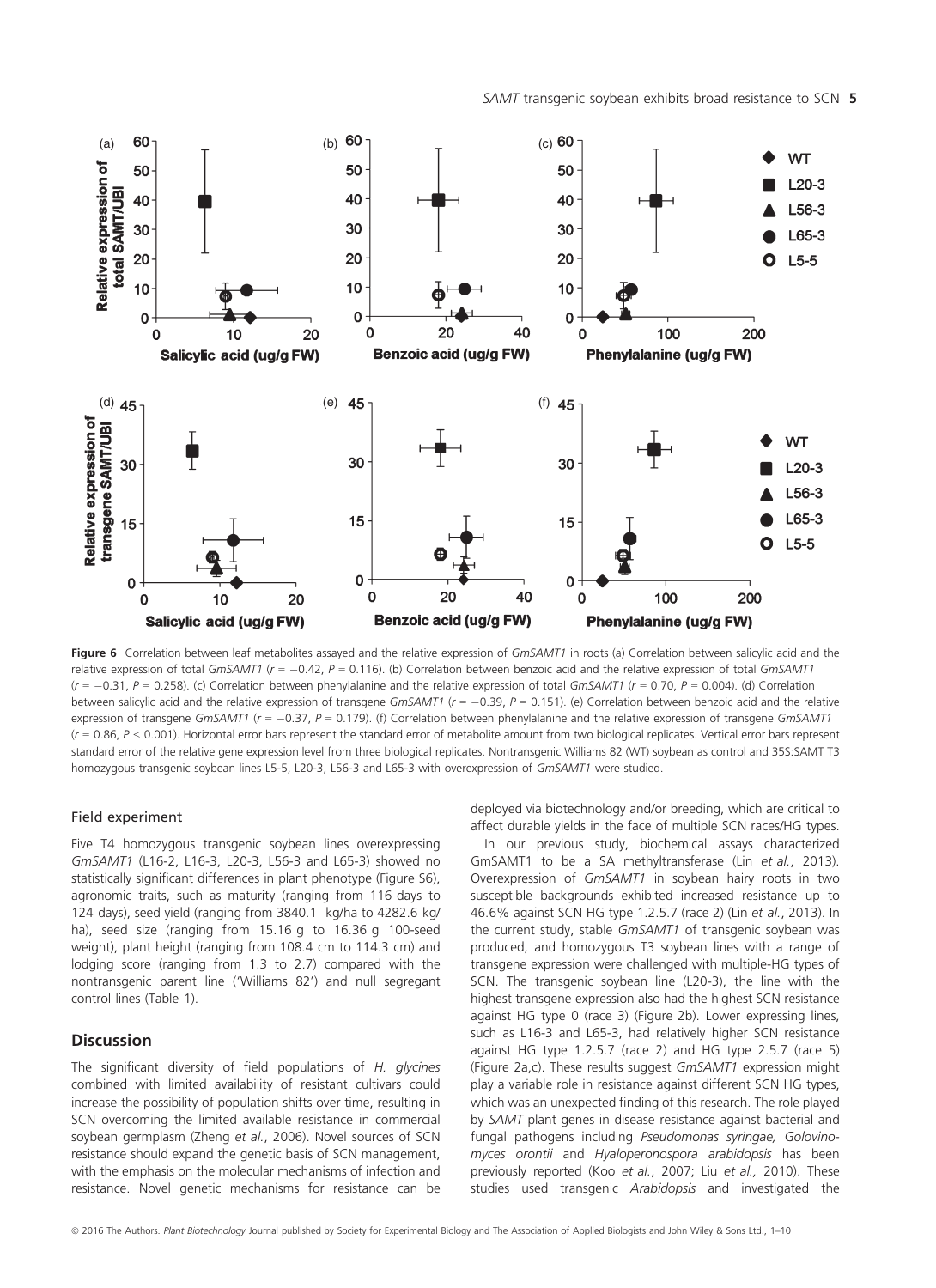### 6 Jingyu Lin et al.

| Transgenic<br>soybean lines | Agronomic trait            |                      |                    |                        |                       |
|-----------------------------|----------------------------|----------------------|--------------------|------------------------|-----------------------|
|                             | Maturity<br>$\text{(day)}$ | Plant height<br>(cm) | Lodging<br>(score) | 100-seed<br>weight (g) | Seed yield<br>(kg/ha) |
| $L16-2$                     | $120.7 + 2.0$              | $109.2 + 2.6$        | $1.7 \pm 0.3$      | $15.53 + 0.28$         | $3924.2 \pm 170.4$    |
| $L16-3$                     | $122.0 + 1.0$              | $109.2 + 2.2$        | $2.3 + 0.7$        | $15.16 + 0.15$         | $3840.1 + 223.4$      |
| $L20-3$                     | $121.7 + 2.3$              | $108.4 + 2.2$        | $1.7 + 0.3$        | $16.13 + 0.45$         | $3896.2 + 185.1$      |
| $L56-3$                     | $116.3 + 2.9$              | $114.3 + 1.9$        | $1.3 + 0.3$        | $16.36 + 0.17$         | $4282.6 + 210.5$      |
| $L65-3$                     | $124.0 + 0$                | $110.1 + 4.3$        | $2.7 + 0.9$        | $16.04 + 0.27$         | $4221.9 + 462.7$      |
| Null Segregant              | $123.3 + 1.2$              | $108.0 + 1.9$        | $3.7 + 1.3$        | $15.29 + 0.39$         | $3912.3 \pm 238.4$    |
| 'Williams 82'               | $123.0 \pm 1.2$            | $109.6 \pm 1.5$      | $3.3 \pm 0.3$      | $16.07 \pm 0.46$       | $3647.3 \pm 135.9$    |

Table 1 Agronomic trait of transgenic soybeans in the field evaluation

The field experiment was set in a randomized complete block design with three replications. Each replicate contained 168 plants. Values are means of three replicates  $\pm$  standard errors. Lodging score: 1 = excellent (plants erect), 5 = poor (plants lodged); seed yield calculation was based on dry matter seed weight. Statistical significance was tested with one-way ANOVA, and no significant difference was detected between transgenic and nontransgenic soybean.

relationship between gene expression and disease resistance in the above-ground tissues.

Considering SA as a major component of SAR, we examined the expression of the SAR marker genes PR1 and PR3 in the transgenic soybean. No significant difference in mRNA abundance of GmPR1 and GmPR3 was detected between the transgenic and the nontransgenic control lines (Figure S3), which is consistent with our prior hairy root study (Lin et al., 2013). In other studies using transgenic plants, varied PR gene expression was found, such as the increased expression of PR1 and PR3 in transgenic soybean overexpressing GmEREBP1, a transcription factor activating defence genes (Mazarei et al., 2007), 10% down-regulated PR1 and 5-fold increased PR3 expression in transgenic hairy roots overexpressing GmSNC1, an SAR-related gene (Maldonado et al., 2014). Our results may indicate that overexpression of GmSAMT1 in soybean could contribute to the broad-spectrum resistance observed for at least for the three SCN HG types tested here, but not through altering the steady-state levels of PR gene expression.

Plant tissues infected by nematodes are highly metabolically active (Hofmann et al., 2010). Through analysis of several important metabolites in the SA biosynthesis pathway, intriguing alteration of some compounds in our transgenic soybean was observed, such as decreased SA and BA and increased PA in leaves (Figure 5). The most parsimonious explanation of our results is that GmSAMT1 overexpression caused SA to decrease, subsequently impacting pools of its direct putative precursor, BA, presumably through a feedback regulatory loop. PA, as one important component in SA biosynthesis, was suggested to be regulated by chorismate mutase (Bekal et al., 2003; Huang et al., 2005; Jones et al., 2003; Vanholme et al., 2009). Plant-parasitic cyst and root-knot nematodes have been shown to synthesize and secrete chorismate mutases into plant cells and tissues, presumably to manipulate SA and basal defence responses (reviewed in Hewezi, 2015). Overexpression of SAMT may drive the biosynthesis of PA for increased resistant response to SCN infection. While we did perform metabolite analysis on the transgenic soybean roots, metabolite levels were below detection. Basal SA levels vary among plant species and tissues within the same plant species (Cho et al., 2013). No MeSA was detected in leaf and root tissues of transgenic and control plants. MeSA might be synthesized and emitted from plants in the volatile form. Overall, the change of metabolites in transgenic soybean leaf may lead to a nutritional deficiency of SCN, hinder the nematode development and increase the transgenic soybean resistance against SCN.

In addition to its role in defence, SA is involved in the regulation of plant growth and development (Gutiérrez-Coronado et al., 1998). In A. thaliana, SA-deficient NahG transgenic lines and sid2 mutants displayed increased growth and seed production compared with wild-type plants (Abreu and Munné-Bosch, 2009). Therefore, we examined the possible effect of SCN stress on growth of transgenic soybean plants. At 35 days postinoculation of SCN, the transgenic soybean line L16-2 had significantly higher shoot weight and height than the nontransgenic control soybean (Figure 4). This trend was also observed in other transgenic soybean lines, which suggests that the transgenic plants may adapt to SCN stress by increased vegetative growth. When growing under relatively warmer greenhouse conditions, which might have included more heat stress, transgenic soybean lines produced higher seed yield and number of seeds per plant than nontransgenic soybean (Figure S5). However, there was no significant difference of seed weight and number between transgenic soybean lines and nontransgenic soybean at 22 °C (Figure S4). This suggests that the transgenic plants may be better acclimated to the less desirable (i.e. hotter) environment. It has been reported that SA plays a role in photosynthetic heat stress tolerance by induced proline accumulation and interaction with ethylene (Khan et al., 2013). Congruent results were observed under field conditions (Table 1, Figure S6).

In summary, transgenic GmSAMT1 soybean appears to have prospects as a useful crop-based tool to manage SCN in the field. Moreover, as GmSAMT1 is a soybean gene, it is a good candidate for using a cisgenic approach for deployment, which might decrease the regulatory burden for commercialization. Furthermore, tuning the expression of GmSAMT1 might confer resistance to pathogens other than SCN. A broad-based pathogenresistant cisgenic soybean plant would have value to a broad geographic range of soybean growers.

## Experimental procedures

#### Transgenic soybean plants

The cassette of 35S promoter:GmSAMT1:NOS terminator from pJL-OFP-35S:GmSAMT1 plasmid (Lin et al., 2013) was excised by digestion with EcoRI and HindIII and was cloned into the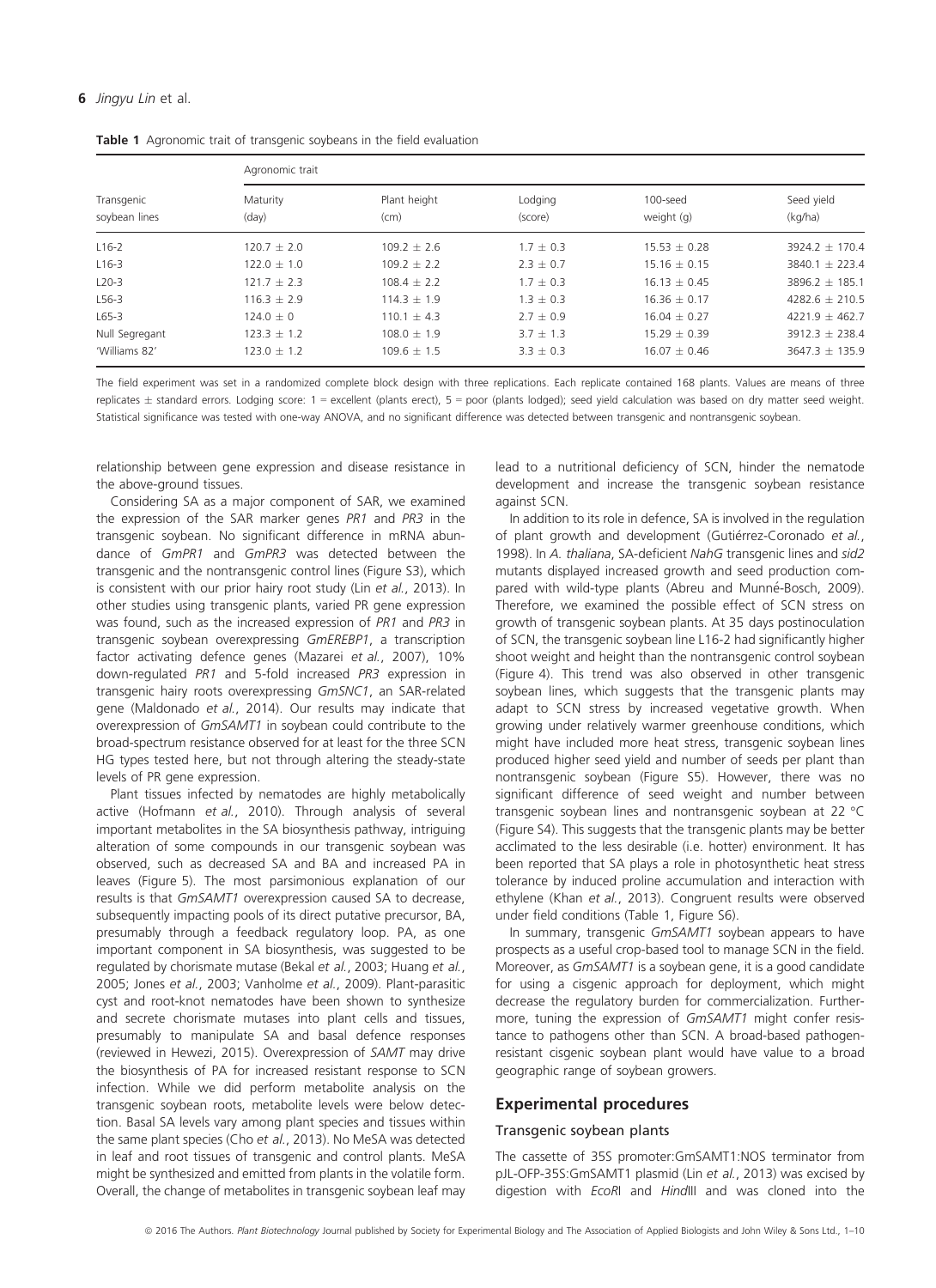corresponding sites of the binary vector pTF101.1 (Paz et al., 2006). The binary construct was introduced into soybean cv. 'Williams 82' using Agrobacterium-mediated transformation by the Iowa State University Plant Transformation Facility (Ames, USA) (Paz et al., 2006).

### Plant cultivation

Soybean transformants (T0) were selected using Liberty® herbicide with glufosinate-ammonium as active ingredient (Bayer CropScience, Research Triangle Park, NC) (Paz et al., 2006) and allowed to self-pollinate in the greenhouse. T1 progeny of these transformants were selected using Finale® herbicide with glufosinate-ammonium as active ingredient (Bayer CropScience, Research Triangle Park, NC) for selection and 3 : 1 (resistant:susceptible) segregating lines were selected and self-pollinated in a greenhouse. Progeny (T2) of the individual T1 plants were observed for Finale® herbicide selection and those that showed 100% resistance to Finale® herbicide were selected (homozygous lines). T3 homozygous lines were used in all assays described here. To determine whether the observed segregation ratios deviated significantly from the expected segregation ratios, a chisquare ( $\chi^2$ ) test was undertaken with an alpha level of 0.05 using R software (version 3.1.0) (R Foundation for Statistical Computing, Vienna, Austria).

Soybean plants were grown in 4L pots containing 3B Mix (Fafard, Bradenton, FL) and fertilized with Osmocote (Scotts, Marysville, OH) in two greenhouses. The environmental conditions of the cool greenhouse were 16-h day length and 22 °C day/night temperature, whereas the warmer greenhouse was 14 h day length and 27 °C for day/23 °C for night temperatures. The mean value of seed number per plant, seed weight per plant and single seed weight was calculated from four biological replicates of each line. Statistical significance was tested with one-way analysis of variance (ANOVA) followed by a Fisher's least significant difference (LSD) test with an alpha level of 0.05 using R software (version 3.1.0).

## Examination by PCR and copy number determination

The insertion of GmSAMT1 and Bar (bialaphos resistance gene) genes was examined by PCR using genomic DNA as template. Genomic DNA was extracted from leaves of homozygous T3 transgenic soybeans by CTAB method (Stewart and Via, 1993). Genomic DNA was diluted to 20 ng/uL for PCR. The PCR conditions were as follows: 94 °C for 5 min followed by 35 cycles at 94 °C for 30 s, 56 °C for 30 s and 72 °C for 30 s and a final extension at 72 °C for 10 min. To only amplify the transgene GmSAMT1, a specific forward primer was designed to locate on the ending region of GmSAMT1 and a reverse primer was located at the beginning region of NOS terminator as follows: Transgene-SAMT-F (forward): 5'-CTACCAGCAAATCTTGGCTGAA-3' and Transgene-SAMT-R (reverse): 5'-GCAAGACCGGCAACAGGA-3'. The same pair of primers was also used for following genomic qPCR (for determining the copy number) and qRT-PCR (for determining the expression level) of the transgene GmSAMT1. The primers for amplifying Bar gene are as follows: Bar-F (forward): 5'-CGAGTCGACCGTGTACGTC-3' and Bar-R (reverse): 5'-GCAACTGTCGGTCCAATAGAC-3'. To determine the copy number of the transgene GmSAMT1, real-time qPCR with internal reference gene-based method was performed as described (Mason et al., 2002; Yuan et al., 2007). Four 1 : 5 serial dilutions were made from 20 ng/µL genomic DNA to generate standard curves. Ct values and relative abundance were

calculated using software supplied with the Applied Biosystems 7900 HT Fast Real-Time PCR system. DNA accumulation was measured using SYBR Green (Applied Biosystems, Foster City, CA) as the reference dye. The soybean ubiquitin 3 gene (GmUBI, GenBank accession D28123) was used as an internal reference gene. The sequences of gene-specific primers were as follows: GmUBI-F (forward): 5'-GTGTAATGTTGGATGTGTTCCC-3' and GmUBI-R (reverse): 5'-ACACAATTGAGTTCAACACAAACCG-3'. The following qPCR conditions were used: 50 °C for 2 min; 95 °C for 10 min; followed by 40 cycles of 95 C for 15 s; 60 °C for 1 min; 72 °C for 30 s. All the assays were conducted in duplicate. PCR efficiencies for transgene and reference gene were equal among the samples. The copy number for each transgenic soybean lines was calculated from three samples with 95% confidence intervals.

## Expression analysis by quantitative reverse transcription PCR (qRT-PCR)

Quantitative reverse transcription PCR (qRT-PCR) was performed as previously described (Lin et al., 2013) to assay GmSAMT1 expression in roots. Relative transcript abundance of soybean PR genes (GmPR1 and GmPR3), which are associated with SA signalling (Mazarei et al., 2007), was also examined in these transgenic soybean plants. Total RNA was isolated from soybean root tissue using TRIzol Reagent (Molecular Research Center, Cincinnati, OH) following the manufacturer's instructions. RNA was treated with RNase-Free DNase set (Qiagen, Hilden, Germany) to remove genomic DNA and cleaned on the RNeasy columns (Qiagen) following the manufacturer's instructions. Total RNA (about 1  $\mu$ g) was reverse-transcribed to synthesize cDNA using High-Capacity cDNA Reverse Transcription Kit (Applied Biosystems) for qRT-PCR according to the manufacturer's instructions. First-strand cDNA was diluted and placed in each qRT-PCR reaction. DNA accumulation was measured using SYBR Green as the reference dye with GmUBI as a internal reference gene. The sequences of gene-specific primers for endogenous GmSAMT1, transgene GmSAMT1, total GmSAMT1, GmUBI, GmPR1 and GmPR3 are listed in Table S3. Statistical significance was tested with a one-way ANOVA followed by Fisher's LSD with an alpha level of 0.05 using R software (version 3.1.0).

## SCN inoculation

SCN eggs of HG Type 1.2.5.7 (race 2), HG Type 0 (race 3) and HG type 2.5.7 (race 5) were utilized for SCN assay. SCN eggs were purified by centrifugal flotation in a sucrose solution (35%) and cleaned in 10 mm MES buffer (pH 6.5). Then, the eggs were hatched on no. 500-mesh (25  $\mu$ m) sieve using 3.14 mm ZnSO<sub>4</sub> as hatching solution at 25 °C. Preparasitic second-stage juveniles (J2s) were collected and suspended in 0.1% agarose solution at a concentration of 2000 J2/mL, and 0.5 mL of J2 inoculum was applied to each soybean root of 3-day-old seedlings using a 1 mL pipette (1000 J2/plant). The inoculation was undertaken in a growth chamber for 2 days with 16-h day length and 25 °C day/night temperature. The soybean seedlings were transplanted to sterile sand in 50 cm<sup>3</sup> cone-tainers (12 cm in length, 2.5 cm inside diameter) randomly arranged within the tray (Stuewe and Sons, Tangent, OR). The SCN-inoculated soybeans were maintained for 35 days in the growth chamber with 16-h day length and 22 °C day/night temperature and 100-110 μmol/cm/s light intensity. Plants were watered every 2 days and fertilized weekly with Peters Professional fertilizer (Scotts, Marysville, OH).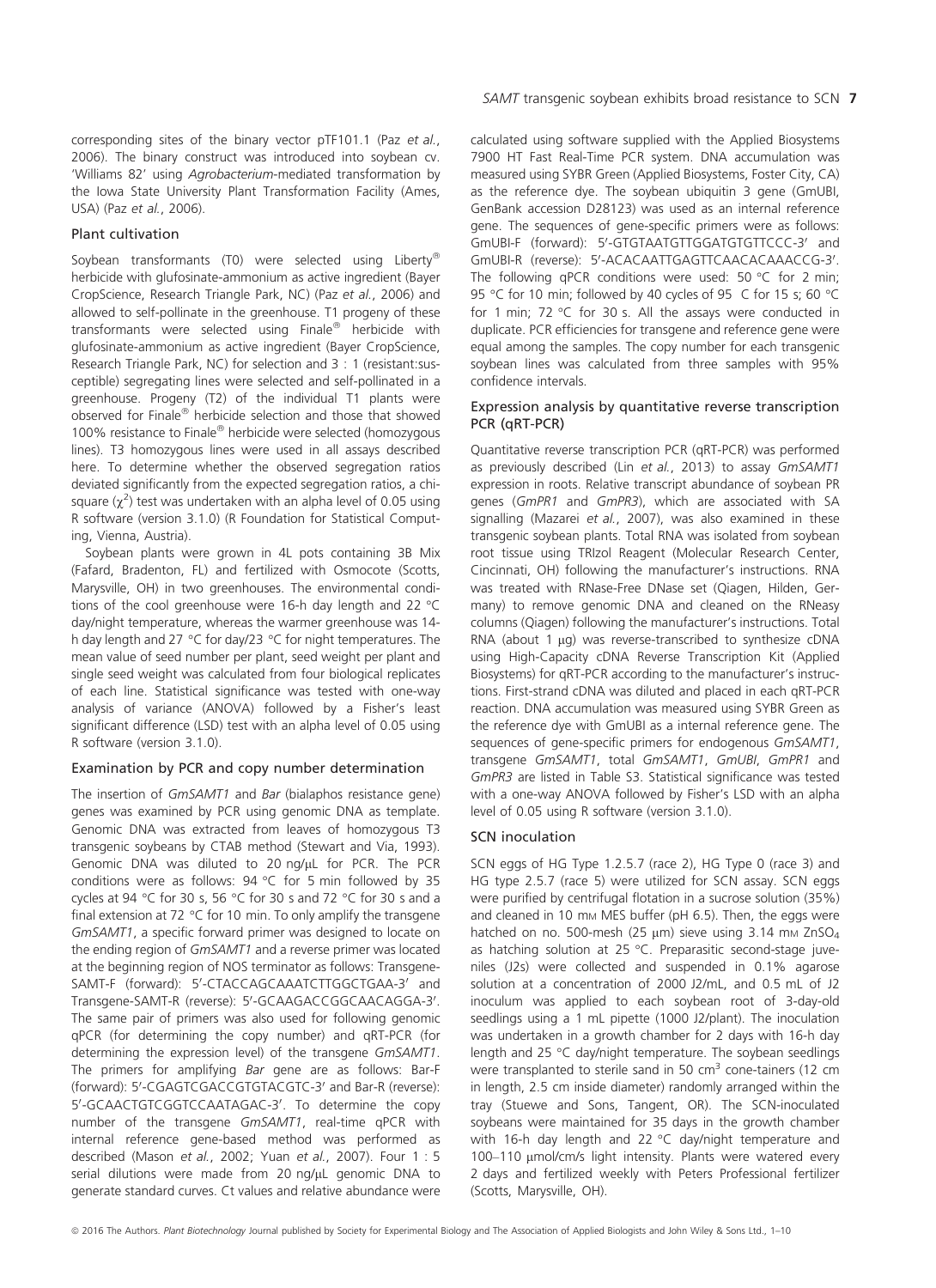#### Bioassay of SCN-inoculated transgenic soybeans

At 35 days postinoculation, the root samples in the cone-tainers were collected and kept at  $4^{\circ}$ C for cyst counting. The SCN bioassay was conducted following the protocol described by Kandoth et al. (2013). Root samples and sand were gently moved to a beaker from the cone-tainer after soaking in the water for a few minutes. The cysts were dislodged from the root samples using a water sprayer and cysts existed in the sand were collected on top of a no. 20-mesh (750 µm) sieve stacked on top of a no. 60mesh (250 µm) sieve to collect SCN females/cysts. Cysts were rinsed into the 50-mL tube and manually counted under a dissecting microscope. SCN eggs collected from each soybean line were released from cysts by gently grinding the cysts with a rubber stopper on a set of two sieves (top sieve no. 200 and bottom sieve no. 500) for counting. The female index was calculated for each soybean line where the average number of mature female nematodes and cysts on the transgenic soybean line was divided by the average number of mature female nematodes and cysts on the susceptible soybean control line ('Williams 82') and multiplied by 100. The result was combination of three independent experiments with at least four plants analysed in each bioassay. For SCN HG type 2.5.7 (race 5) inoculated soybean, the fresh shoot weight, shoot height and numbers of internodes were measured for individual plants ( $n \geq 8$ ). Statistical significance was tested with one-way ANOVA followed by Fisher's LSD with an alpha level of 0.05 using R software (version 3.1.0). To study the association between the gene expression and female index, Pearson's product-moment correlation coefficient was calculated using R software (version 3.1.0).

## Metabolite analysis: salicylic acid, benzoic acid and phenylalanine

A modified gas chromatography–mass spectrometry (GC-MS) metabolite analysis was performed as previously described (Yang et al., 2009) to measure the key compounds of transgenic soybean leaves. Approximately 100-mg leaf tissue that were ground in liquid nitrogen were quantitatively transferred to scintillation vials containing 80% ethanol (aqueous) and sorbitol (0.100 g/100 mL) as an internal standard to correct for sample loss during extraction and heating and differences in derivatization efficiency. After two successive 24-h extraction with 80% ethanol, the supernatants were combined, and a 1 mL aliquot was dried down in a helium stream, then dissolved in silylation-grade acetonitrile, followed by the addition of N-methyl-N-trimethylsilyltrifluoroacetamide (MSTFA) with 1% trimethylchlorosilane (Pierce Chemical Co., Rockford, IL), and then heated for 1 h at 70 °C to generate trimethylsilyl derivatives. After 2 days, 1 mL aliquots were injected into a ThermoFisher DSQII GC-MS, fitted with an Rtx-5MS (crosslinked 5% PH ME Siloxane) 30 m  $\times$  0.25 mm  $\times$  0.25 µm film thickness capillary column (Restek, Bellefonte, PA). The amounts of salicylic acid (SA), benzoic acid (BA) and phenylalanine (PA) were calculated by area integration, and relative concentrations were determined based on the quantity of the internal standard (sorbitol). The SA, BA and PA peaks were quantified by extracting m/z 267, 179, 218, respectively, to minimize integration of coeluting metabolites. The concentrations were estimated using a correction factor to scale from the extracted ion to the total ion because of skewed peak shapes or additional m/z fragments indicative of peak overlap. The correction factors were predetermined from the standards of SA, BA and PA. The mean concentration of the each metabolite was calculated from two biological replicates. Statistical significance was determined by Student's ttest with an alpha level of 0.05 using R software (version 3.1.0). To study the association between the gene expression and SA, BA and PA level, Pearson's product-moment correlation coefficient was calculated using R software (version 3.1.0).

## Field evaluation of transgenic soybeans

A 1-year field experiment was performed under USDA APHIS BRS permit to test plant performance at the East Tennessee Research and Education Center, ETREC, Plant Science Farm (Knoxville, Tenn.) in which there was negligible SCN pressure (there were 0–3 cysts per 100 mL soil before planting). The genotypes tested were comprised of five transgenic lines and two control lines. One control was the nontransgenic 'Williams 82', and the other control was a null segregant line. The field experiment was set in a randomized complete block design with three replications. The experimental unit consisted of two 3.7 m rows spaced 76 cm apart each containing 84 plants. The experiment was evaluated throughout the season for phenotypic traits. Flower colour was recorded as described by Fehr et al. (1971) when 95% of the plants were in bloom (R1–R2 stages). Pubescence colour and maturity were recorded at R8 stage when 95% of the pods were mature. Plant height was measured as the average plant height from the base of the stem at the soil surface to the top of the plant at maturity. Lodging was scored at maturity with a score range from one (all plants erect) to five (all plants prostrate). The plants were cut at harvest and threshed with a small-plot thresher (Almaco, Nevada, IA). Three weeks after harvest moisture ratings were taken using a bench grain moisture tester (Dickey-John, Auburn, IL), and seed weight was measured. For data analysis, seed yield was calculated on a 100% dry weight basis.

## Acknowledgements

This research was supported by the Tennessee Soybean Promotion Board. We would like to thank Dana Pekarchick and Susan Thomas (USDA-ARS, Jackson, TN) and Hollis Rice for maintaining the SCN cultures, Andrew J. Carter for assistance with planting soybeans and isolating cysts, Holly Baxter for taking the photographs of the soybean field, Ben Wolfe and ETREC crew for assistance with the soybean field (University of Tennessee). Thanks to Reginald Millwood for assistance in regulatory matters, including especially the field permit from the USDA APHIS BRS. Co-authors NZ and TJT were also supported by the Genomic Science Program, U.S. Department of Energy, Office of Science, Biological and Environmental Research, as part of the Plant-Microbe Interfaces Scientific Focus Area at Oak Ridge National Laboratory, which is managed by UT-Battelle LLC, for the U.S. Department of Energy under contract DE-AC05- 00OR22725.

## References

- Abreu, M.E. and Munné-Bosch, S. (2009) Salicylic acid deficiency in NahG transgenic lines and sid2 mutants increases seed yield in the annual plant Arabidopsis thaliana. J. Exp. Bot. 60, 1261–1271.
- Arelli, P.R., Sleper, D.A., Yue, P. and Wilcox, J.A. (2000) Soybean reaction to races 1 and 2 of Heterodera glycines. Crop Sci. 40, 824-826.
- Bekal, S., Niblack, T.L. and Lambert, K.N. (2003) A chorismate mutase from the soybean cyst nematode Heterodera glycines shows polymorphisms that correlate with virulence. Mol. Plant Microbe Interact. 16, 439–446.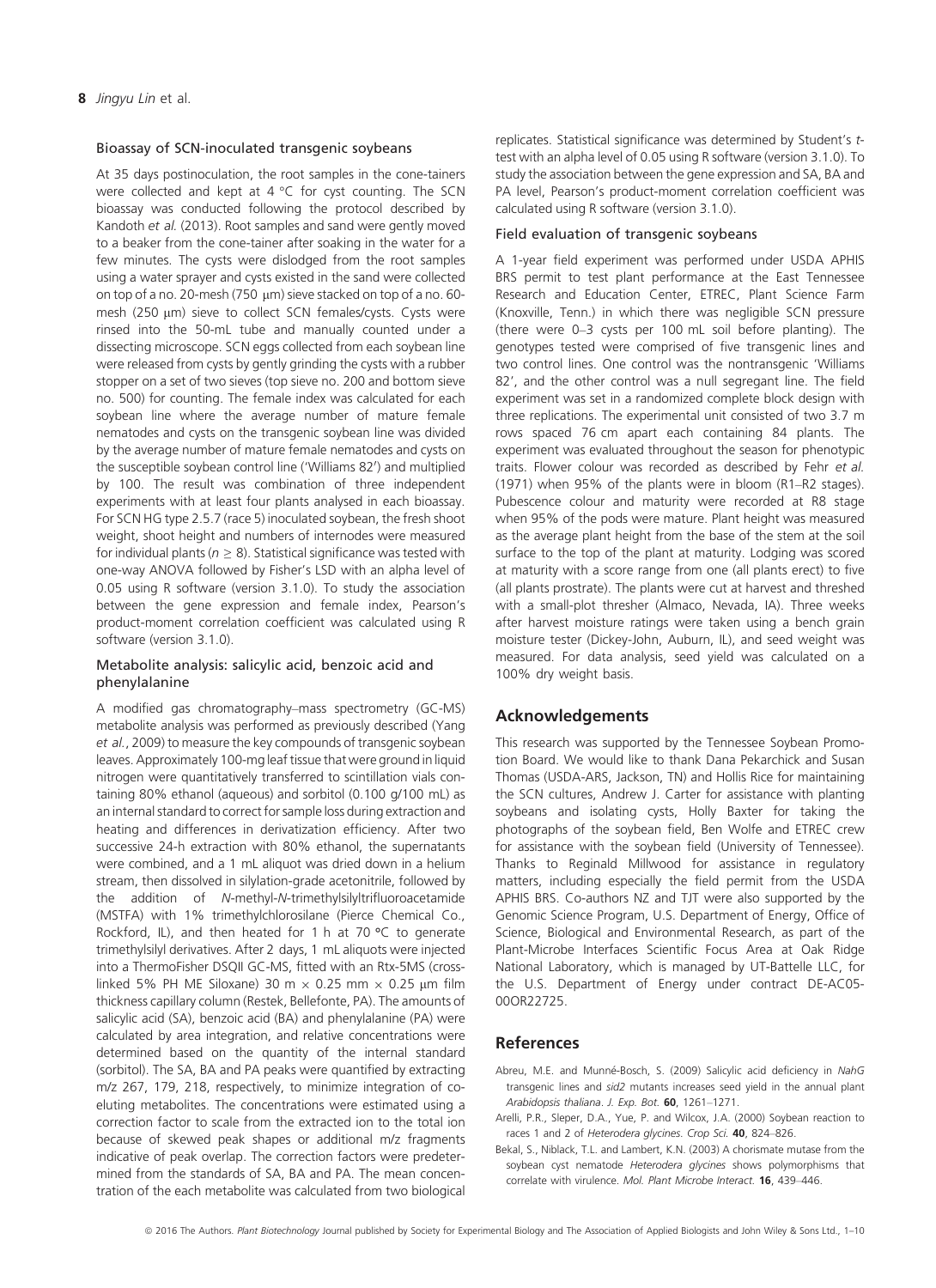- Chen, F., D'Auria, J.C., Tholl, D., Ross, J.R., Gershenzon, J., Noel, J.P. and Pichersky, E. (2003) An Arabidopsis thaliana gene for methylsalicylate biosynthesis, identified by a biochemical genomics approach, has a role in defense. Plant J. 36, 577–588.
- Cho, K., Han, O., Tamogami, S., Shibato, J., Kubo, A., Agrawal, G.K. and Rakwal, R. (2013) Quantification of jasmonic and salicylic acids in rice seedling leaves. Methods Mol. Biol. 956, 185-200.
- Concibido, V.C., Diers, B.W. and Arelli, P.R. (2004) A decade of QTL mapping for cyst nematode resistance in soybean. Crop Sci. 44, 1121–1131.
- Cook, D.E., Lee, T.G., Guo, X., Melito, S., Wang, K., Bayless, A.M., Wang, J. et al. (2012) Copy number variation of multiple genes at Rhg1 mediates nematode resistance in soybean. Science 338, 1206–1209.
- Fehr, W.R., Caviness, C.E., Burmood, D.T. and Pennington, J.S. (1971) Stages of soybean development. Crop Sci. 11, 929-931.
- Gimenez-Ibanez, S. and Solano, R. (2013) Nuclear jasmonate and salicylate signaling and crosstalk in defense against pathogens. Front Plant Sci. 4, 72.
- Guo, B., Sleper, D., Arelli, P., Shannon, J. and Nguyen, H. (2005) Identification of QTLs associated with resistance to soybean cyst nematode races 2, 3 and 5 in soybean PI 90763. Theor. Appl. Genet. 111, 965–971.
- Gutiérrez-Coronado, M.A., Trejo-López, C. and Largué-Saavedra, A. (1998) Effects of salicylic acid on the growth of roots and shoots in soybean. Plant Physiol. Bioch. 36, 563-565.
- Hewezi, T. (2015) Cellular signaling pathways and posttranslational modifications mediated by nematode effector proteins. Plant Physiol. 169, 1018–1026.
- Hewezi, T., Howe, P.J., Maier, T.R., Hussey, R.S., Mitchum, M.G., Davis, E.L. and Baum, T.J. (2010) Arabidopsis spermidine synthase is targeted by an effector protein of the cyst nematode Heterodera schachtii. Plant Physiol. 152, 968–984.
- Hofmann, J., El Ashry, A., Anwar, S., Erban, A., Kopka, J. and Grundler, F. (2010) Metabolic profiling reveals local and systemic responses of host plants to nematode parasitism. Plant J. 62, 1058-1071.
- Huang, G.Z., Dong, R.H., Allen, R., Davis, E.L., Baum, T.J. and Hussey, R.S. (2005) Two chorismate mutase genes from the root-knot nematode Meloidogyne incognita. Mol. Plant Pathol. 6, 23–30.
- Jones, J.T., Furlanetto, C., Bakker, E., Banks, B., Blok, V., Chen, Q., Phillips, M. et al. (2003) Characterization of a chorismate mutase from the potato cyst nematode Globodera pallida. Mol. Plant Pathol. 4, 43–50.
- Kandoth, P.K., Heinz, R., Yeckel, G., Gross, N.W., Juvale, P.S., Hill, J., Whitham, S.A. et al. (2013) A virus-induced gene silencing method to study soybean cyst nematode parasitism in Glycine max. BMC Res. Notes 6, 255.
- Kempster, V.N., Davies, K.A. and Scott, E.S. (2001) Chemical and biological induction of resistance to the clover cyst nematode (Heterodera trifolii) in white clover (Trifolium repens). Nematology 3, 35-43.
- Khan, M.I.R., Iqbal, N., Masood, A., Per, T.S. and Khan, N.A. (2013) Salicylic acid alleviates adverse effects of heat stress on photosynthesis through changes in proline production and ethylene formation. Plant Signal Behav. 8, e26374.
- Koenning, S.R. and Wrather, J.A. (2010) Suppression of soybean yield potential in the continental United States by plant diseases from 2006 to 2009. Plant Health Prog. doi: [10.1094/PHP-2010-1122-01-RS](http://dx.doi.org/10.1094/PHP-2010-1122-01-RS).
- Koo, Y.J., Kim, M.A., Kim, E.H., Song, J.T., Jung, C., Moon, J.K., Kim, J.H. et al. (2007) Overexpression of salicylic acid carboxyl methyltransferase reduces salicylic acid-mediated pathogen resistance in Arabidopsis thaliana. Plant Mol. Biol. 64, 1–15.
- Lin, J.Y., Mazarei, M., Zhao, N., Zhu, J.W.J., Zhuang, X.F., Liu, W.S., Pantalone, V.R. et al. (2013) Overexpression of a soybean salicylic acid methyltransferase gene confers resistance to soybean cyst nematode. Plant Biotech. J. 11, 1135–1145.
- Liu, P.P., Yang, Y., Pichersky, E. and Klessig, D.F. (2010) Altering expression of benzoic acid/salicylic acid carboxyl methyltransferase 1 compromises systemic acquired resistance and PAMP-triggered immunity in Arabidopsis. Mol. Plant Microbe Interact. 23, 82–90.
- Liu, S.M., Kandoth, P.K., Warren, S.D., Yeckel, G., Heinz, R., Alden, J., Yang, C.L. et al. (2012) A soybean cyst nematode resistance gene points to a new mechanism of plant resistance to pathogens. Nature 492, 256–260.
- Maldonado, A., Youssef, R., McDonald, M., Brewer, E., Beard, H. and Matthews, B. (2014) Modification of the expression of two NPR1 suppressors, SNC1 and SNI1, in soybean confers partial resistance to the soybean cyst nematode, Heterodera glycines. Funct. Plant Biol. 41, 714–726.
- Mason, G., Provero, P., Vaira, A.M. and Accotto, G.P. (2002) Estimating the number of integrations in transformed plants by quantitative real-time PCR. BMC Biotechnol. 2, 20.
- Matthews, B.F., Beard, H., Brewer, E., Kabir, S., MacDonald, M.H. and Youssef, R.M. (2014) Arabidopsis genes, AtNPR1, AtTGA2 and AtPR-5, confer partial resistance to soybean cyst nematode (Heterodera glycines) when overexpressed in transgenic soybean roots. BMC Plant Biol. 14, 96.
- Mazarei, M., Elling, A.A., Maier, T.R., Puthoff, D.P. and Baum, T.J. (2007) GmEREBP1 is a transcription factor activating defense genes in soybean and Arabidopsis. Mol. Plant Microbe Interact. 20, 107–119.
- Mazarei, M., Liu, W., Al-Ahmad, H., Arelli, P.R., Pantalone, V.R. and Stewart, C.N. (2011) Gene expression profiling of resistant and susceptible soybean lines infected with soybean cyst nematode. Theor. Appl. Genet. 123, 1193–1206.
- Park, S.W., Kaimoyo, E., Kumar, D., Mosher, S. and Klessig, D.F. (2007) Methyl salicylate is a critical mobile signal for plant systemic acquired resistance. Science 318, 113–116.
- Paz, M.M., Martinez, J.C., Kalvig, A.B., Fonger, T.M. and Wang, K. (2006) Improved cotyledonary node method using an alternative explant derived from mature seed for efficient Agrobacterium-mediated soybean transformation. Plant Cell Rep. 25, 206–213.
- Stewart, C.N. Jr and Via, L.E. (1993) A rapid CTAB DNA isolation technique useful for RAPD fingerprinting and other PCR applications. Biotechniques 14, 748–750.
- Tieman, D., Zeigler, M., Schmelz, E., Taylor, M.G., Rushing, S., Jones, J.B. and Klee, H.J. (2010) Functional analysis of a tomato salicylic acid methyl transferase and its role in synthesis of the flavor volatile methyl salicylate.  $Plant / 62$  113–123.
- Vanholme, B., Kast, P., Haegeman, A., Jacob, J., Grunewald, W. and Gheysen, G. (2009) Structural and functional investigation of a secreted chorismate mutase from the plant-parasitic nematode Heterodera schachtii in the context of related enzymes from diverse origins. Mol. Plant Pathol. 10, 189–200.
- Webb, D.M., Baltazar, B.M., Raoarelli, A.P., Schupp, J., Clayton, K., Keim, P. and Beavis, W.D. (1995) Genetic mapping of soybean cyst nematode race-3 resistance loci in the soybean PI-437654. Theor. Appl. Genet. 91, 574–581.
- Winter, S.M.J., Rajcan, I. and Shelp, B.J. (2006) Soybean cyst nematode: challenges and opportunities. Can. J. Plant Sci. 86, 25-32.
- Wubben, M.J.E., Jin, J. and Baum, T.J. (2008) Cyst nematode parasitism of Arabidopsis thaliana is inhibited by salicylic acid (SA) and elicits uncoupled SAindependent pathogenesis-related gene expression in roots. Mol. Plant Microbe Interact. 21, 424–432.
- Yang, S.H., Tschaplinski, T.J., Engle, N.L., Carroll, S.L., Martin, S.L., Davison, B.H., Palumbo, A.V. et al. (2009) Transcriptomic and metabolomic profiling of Zymomonas mobilis during aerobic and anaerobic fermentations. BMC Genomics 10, 34.
- Yuan, J.S., Burris, J., Stewart, N.R., Mentewab, A. and Stewart, C.N. (2007) Statistical tools for transgene copy number estimation based on real-time PCR. BMC Bioinformatics 8, S6.
- Zhao, N., Guan, J., Ferrer, J.L., Engle, N., Chern, M., Ronald, P., Tschaplinski, T.J. et al. (2010) Biosynthesis and emission of insect-induced methyl salicylate and methyl benzoate from rice. Plant Physiol. Bioch. 48, 279-287.
- Zheng, J.W., Li, Y.H. and Chen, S.Y. (2006) Characterization of the virulence phenotypes of Heterodera glycines in Minnesota. J. Nematol. 38, 383-390.

## Supporting information

Additional Supporting Information may be found online in the supporting information tab for this article:

Figure S1 Vector and PCR results for GmSAMT1 transgenic soybean.